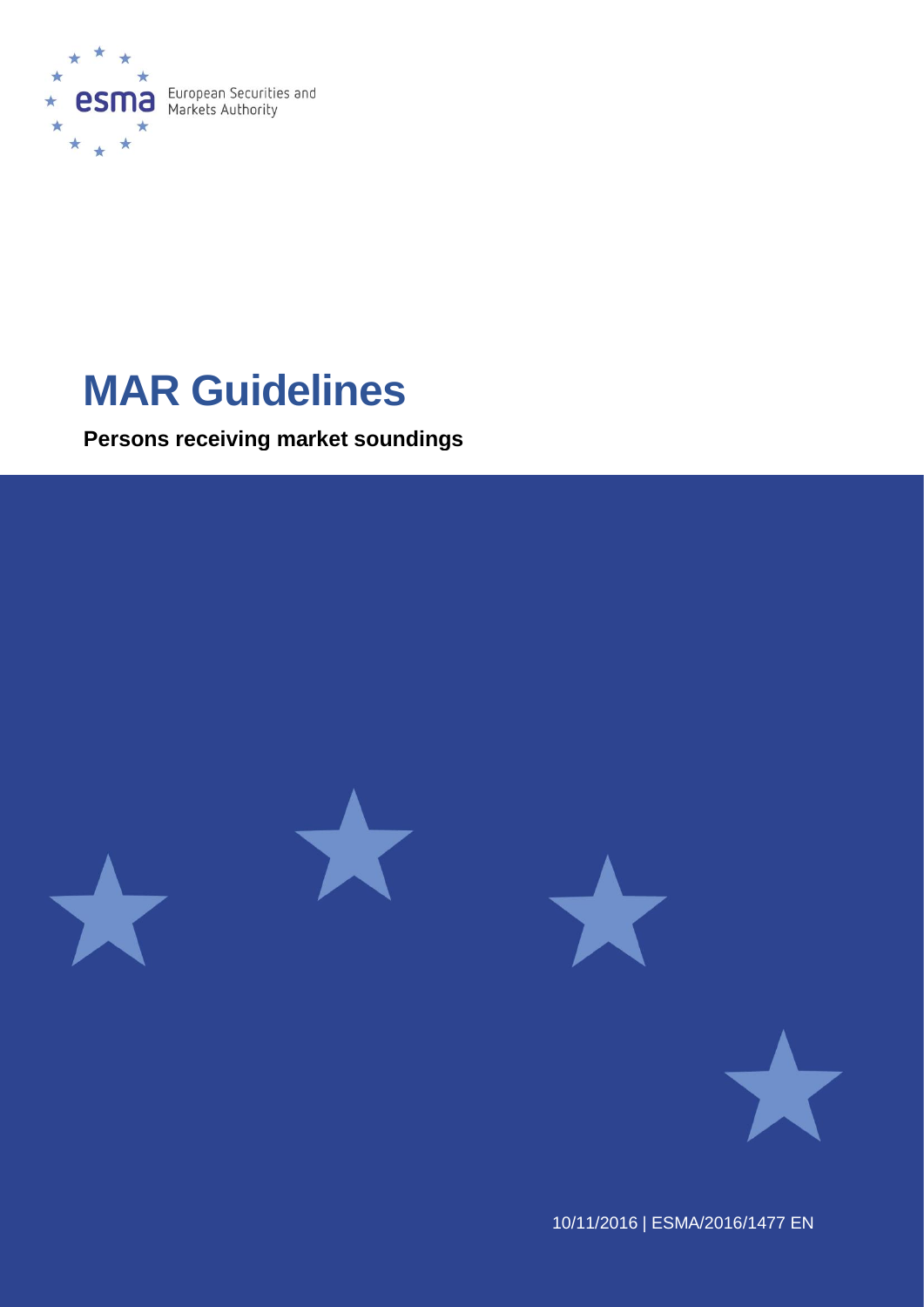

# **Table of Contents**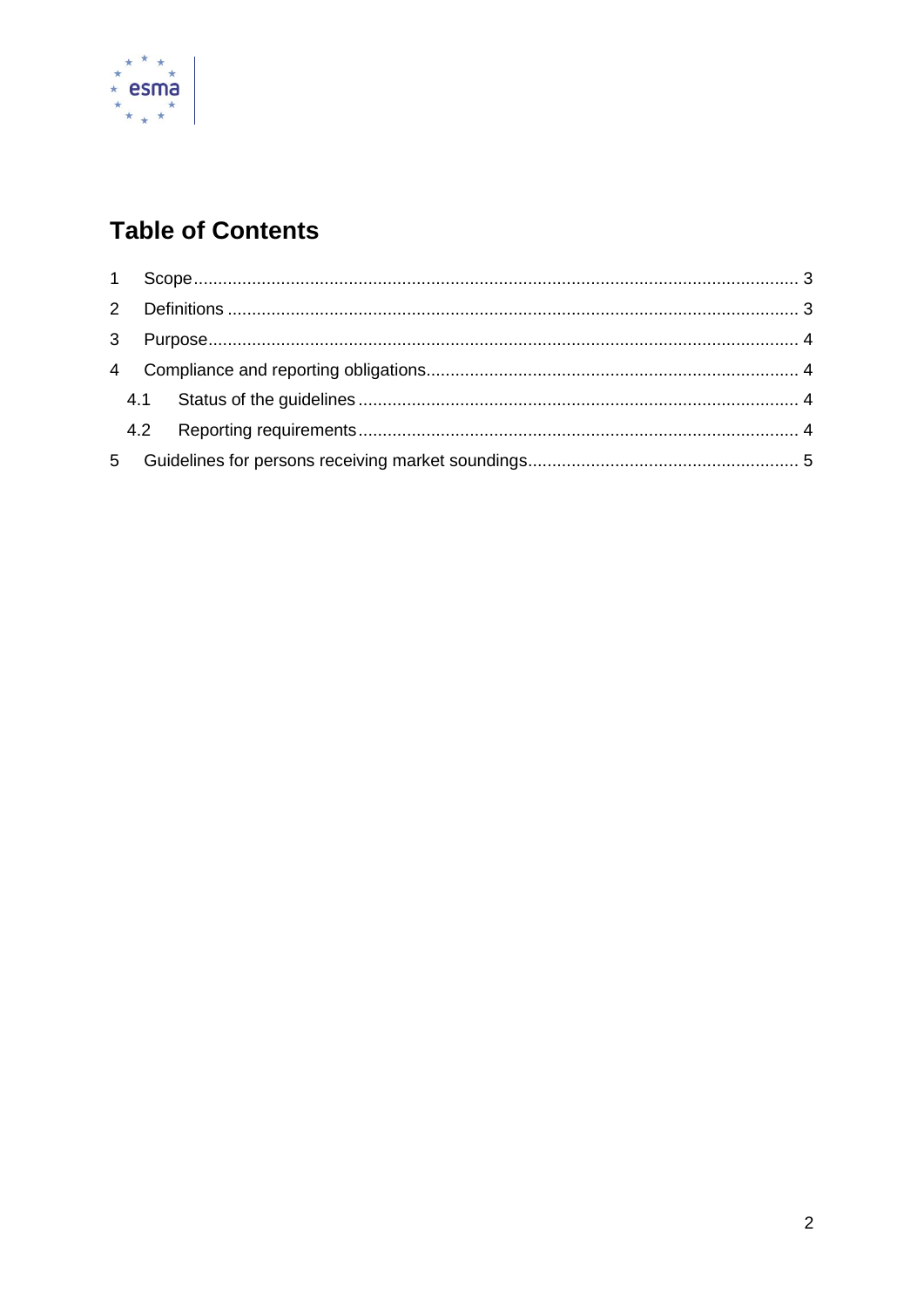

# <span id="page-2-0"></span>**1 Scope**

## **Who?**

1. These guidelines apply to Competent Authorities and persons receiving market soundings.

## **What?**

2. These guidelines apply in relation to the factors, the steps and the records that the persons receiving the market soundings will have to consider and implement according to Article 11(11) of Regulation (EU) No 596/2014 of the European Parliament and of the Council.

## **When?**

3. These guidelines apply from 10/01/2017.

# <span id="page-2-1"></span>**2 References, abbreviations and definitions**

| <b>ESMA Regulation</b>  | Regulation (EU) No 1095/2010 of the European Parliament<br>and of the Council of 24 November 2010 establishing a<br>European Supervisory Authority (European Securities and<br>Markets Authority) amending Decision No 716/2009/EC<br>and repealing Commission Decision 2009/77/EC                    |
|-------------------------|-------------------------------------------------------------------------------------------------------------------------------------------------------------------------------------------------------------------------------------------------------------------------------------------------------|
| <b>MSR</b>              | Person receiving the market sounding                                                                                                                                                                                                                                                                  |
| <b>DMP</b>              | Disclosing market participant                                                                                                                                                                                                                                                                         |
| <b>MAR</b>              | Regulation (EU) No 596/2014 of the European Parliament<br>and of the Council of 16 April 2014 on market abuse<br>(Market Abuse Regulation) and repealing Directive<br>2003/6/EC of the European Parliament and of the Council<br>and Commission Directives 2003/124/EC, 2003/125/EC<br>and 2004/72/EC |
| RTS on market soundings | Commission Delegated Regulation (EU) 2016/960 of 17<br>May 2016 supplementing Regulation (EU) No 596/2014 of<br>the European Parliament and of the Council with regard to<br>regulatory technical standards for the appropriate<br>arrangements, systems and procedures for disclosing                |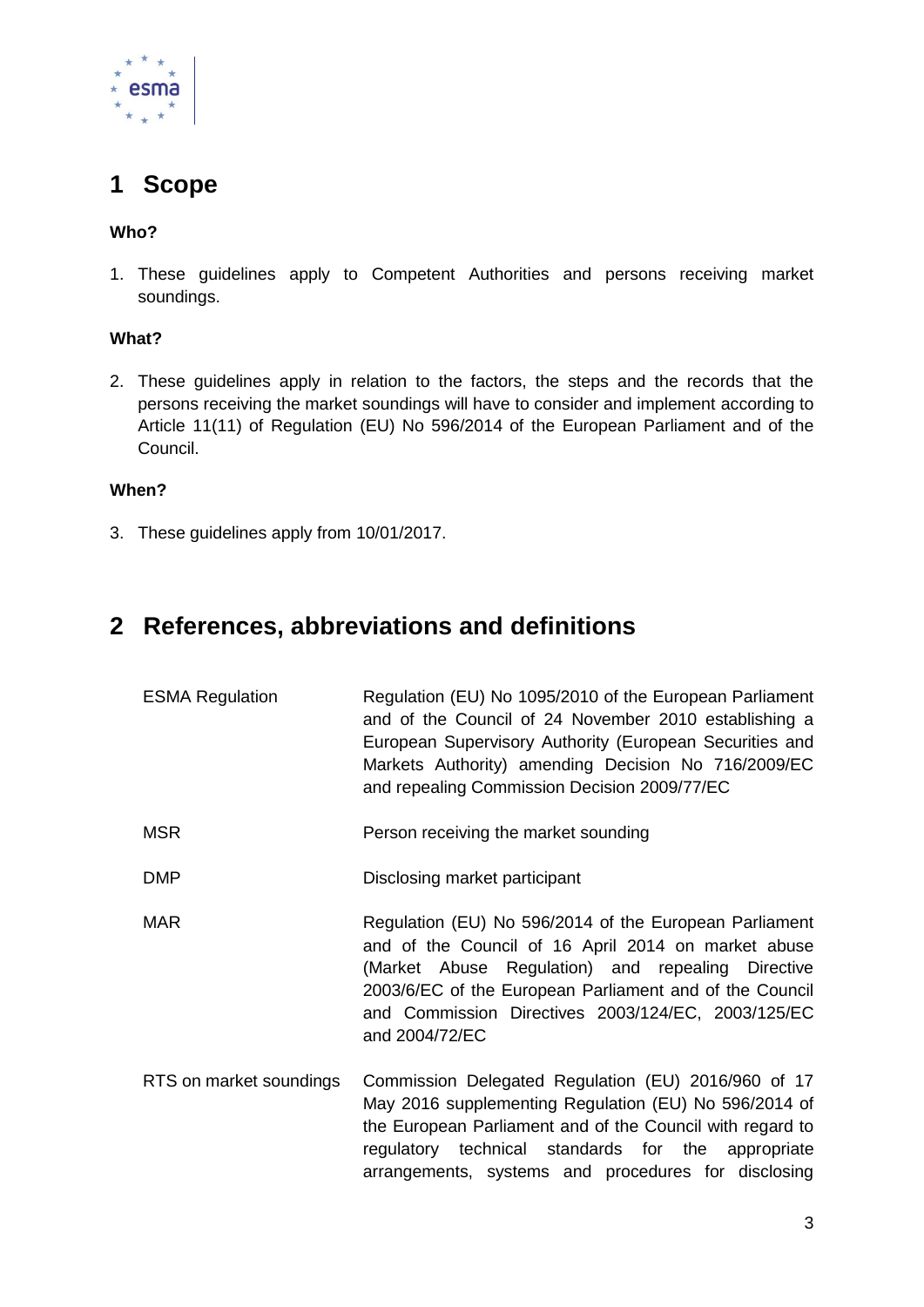

market participants conducting market soundings

# <span id="page-3-0"></span>**3 Purpose**

- 4. Article 11(11) of MAR provides that ESMA shall issue guidelines addressed to persons receiving market soundings (MSR) regarding:
	- a) the **factors** that such persons are to take into account when information is disclosed to them as part of a market sounding in order for them to assess whether the information amounts to inside information;
	- b) the **steps** that such persons are to take if inside information has been disclosed to them in order to comply with Articles 8 and 10 of MAR; and
	- c) the **records** that such persons are to maintain in order to demonstrate that they have complied with Articles 8 and 10 of MAR.
- 5. The purpose of these guidelines is to ensure common, uniform and consistent approach in relation to the requirements that MSRs are subject to. These guidelines aim at reducing the overall risk of spreading of the inside information communicated in the course of the market sounding and at providing tools for the Competent Authorities to effectively conduct investigations on suspected market abuse cases.

# <span id="page-3-1"></span>**4 Compliance and reporting obligations**

## <span id="page-3-2"></span>**4.1 Status of the guidelines**

6. This document contains guidelines issued under Article 11(11) of MAR. Competent authorities and financial market participants must make every effort to comply with guidelines and recommendations.

## <span id="page-3-3"></span>**4.2 Reporting requirements**

7. Competent Authorities to which these guidelines apply must notify ESMA whether they comply or intend to comply with the guidelines, with reasons for non-compliance, within two months of the date of publication by ESMA to [\[MARguidelinesGL2@esma.europa.eu\]](mailto:MARguidelinesGL2@esma.europa.eu). In the absence of a response by this deadline, competent authorities will be considered as non-compliant. A template for notifications is available from the ESMA website.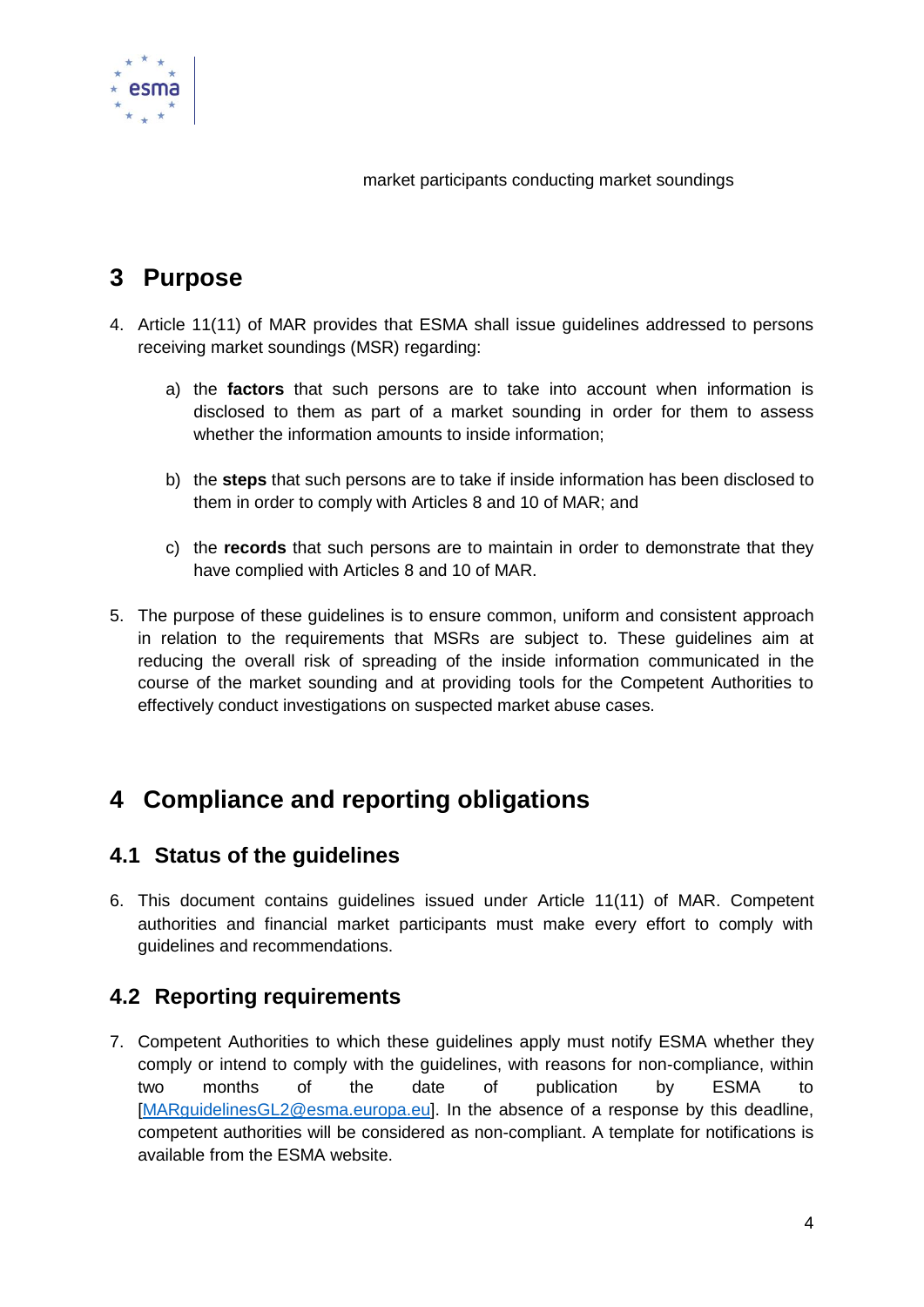

8. The persons receiving market soundings are not required to report whether they comply with these quidelines.

# <span id="page-4-0"></span>**5 Guidelines for persons receiving market soundings**

## **1. Internal procedures and staff training**

- 9. The MSR should establish, implement and maintain internal procedures that are appropriate and proportionate to the scale, size and nature of their business activity, to:
	- a. ensure that, where the MSR designates a specific person or a contact point to receive market soundings, that information is made available to the DMP;
	- b. ensure that the information received in the course of the market sounding is internally communicated only through pre-determined reporting channels and on a need-to-know basis;
	- c. ensure that the individual(s), function or body entrusted to assess whether the MSR is in possession of inside information as a result of the market sounding are clearly identified and properly trained to that purpose;
	- d. manage and control the flow of inside information arising from the market sounding within the MSR and its staff, in order for the MSR and its staff to comply with Articles 8 and 10 of MAR.
- 10. The MSR should ensure that the staff receiving and processing the information obtained in the course of the market sounding are properly trained on the relevant internal procedures and on the prohibitions, under Articles 8 and 10 of MAR, arising from being in possession of inside information. The training should be appropriate and proportionate to the scale, size and nature of MSR's business activity.

## **2. Communicating the wish not to receive market soundings**

11. After being addressed by a DMP, the MSR should notify it whether they wish not to receive future market soundings in relation to either all potential transactions or particular types of potential transactions.

## **3. MSR's assessment as to whether they are in possession of inside information as a result of the market sounding and as to when they cease to be in possession of inside information**

12. MSRs should independently assess whether they are in possession of inside information as a result of the market sounding taking into consideration as relevant factors the DMP's assessment and all the information available to the individual(s), function or body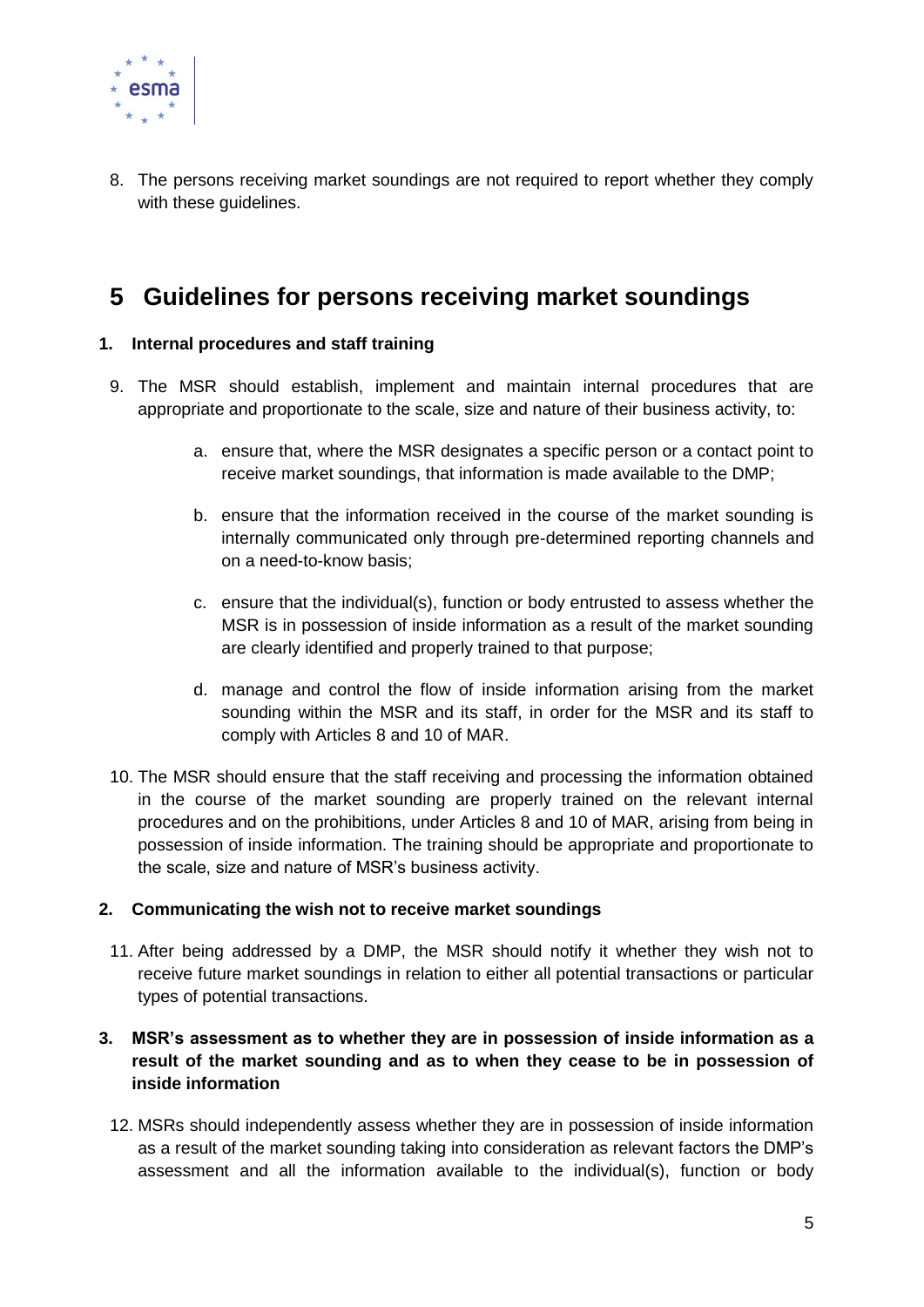

entrusted within the MSR to conduct that assessment, including information obtained from sources other than the DMP. In conducting that assessment, the individual(s), function or body should not be required to access information behind any information barrier established within the MSR.

13. Further to the DMP's notification that the information disclosed in the course of the market sounding is no longer inside information, MSRs should independently assess whether they are still in possession of inside information taking into consideration the DMP's assessment and all the information available to the individual(s), function or body entrusted within the MSR to conduct that assessment, including information obtained from other sources than the DMP. In conducting that assessment, the individual(s), function or body should not be required to access information behind any information barrier established within the MSR.

## **4. Assessment of related financial instruments**

14. Where the MSR has assessed they are in possession of inside information as a result of a market sounding, for the purposes of complying with Article 8 of MAR the MSR should identify all the issuers and financial instruments to which they believe that inside information relates.

#### **5. Written minutes or notes**

- 15. Where in accordance with point (d) of Article 6(2) of the RTS on market soundings the DMP has drawn up written minutes or notes of the unrecorded meetings or unrecorded telephone conversation, the MSRs should, within five working days after receipt:
	- a. sign those minutes or notes, where they agree upon their content; or
	- b. provide the DMP with their own version of those minutes or notes duly signed, where they do not agree upon their content.

## **6. Record keeping**

- 16. MSRs should keep records in a durable medium that ensures accessibility and readability for a period of at least five years of:
	- a. the internal procedures referred to in paragraph 1;
	- b. the notifications referred to in paragraph 2;
	- c. the assessments referred to in paragraph 3 and the reasons therefor;
	- d. the assessment of related instruments referred to in paragraph 4;
	- e. the persons working for them under a contract of employment or otherwise performing tasks through which they have access to the information